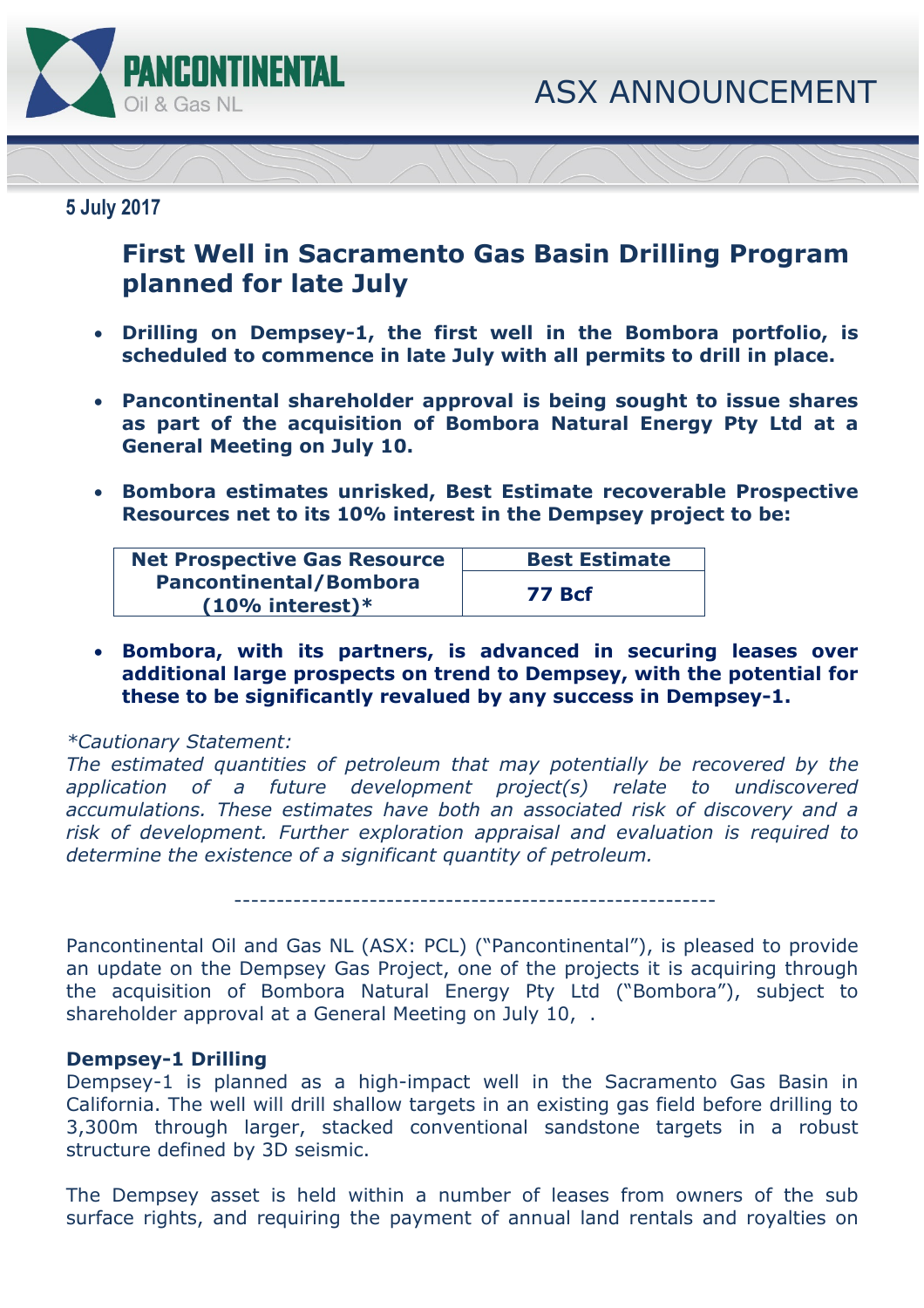any hydrocarbons produced. Such leases are the standard means of accessing hydrocarbon exploration and production assets in the USA. As part of the farmin Bombora, once it has fully earned its interest, will become a part owner of a producing gas plant owned by the Sacgasco (ASX: SGC) operated joint venture that would be utilised to fast track development of any gas reservoirs proved up by Dempsey-1.

Dempsey 1 drilling is scheduled to commence in late July. Permits for the drilling are in place and preparation of the drilling site has commenced.



*Figure 1 Location of Pancontinental/Bombora Figure 2 X section and Map of the Dempsey Gas Prospect Sacramento Gas Basin Projects* 

### **Dempsey Recoverable Prospective Gas Resource Estimates**

Bombora has made an internal assessment of the potential recoverable gas resources for the Dempsey Gas Project ("Project") in the Sacramento Gas Basin, California.

Prospective recoverable gas resource estimates, assessed at 4 September 2014 and reviewed on 5 January 2017, have been calculated by Bombora on a deterministic basis for the gross resource potential and Bombora's net earning interest of 10% in the project. The net interest as required by SPE PRMS standards for prospective resource estimation is also net of applicable royalties and lease ownership percentages. Royalties range from 16% to 24%, averaging approximately 20% across the project.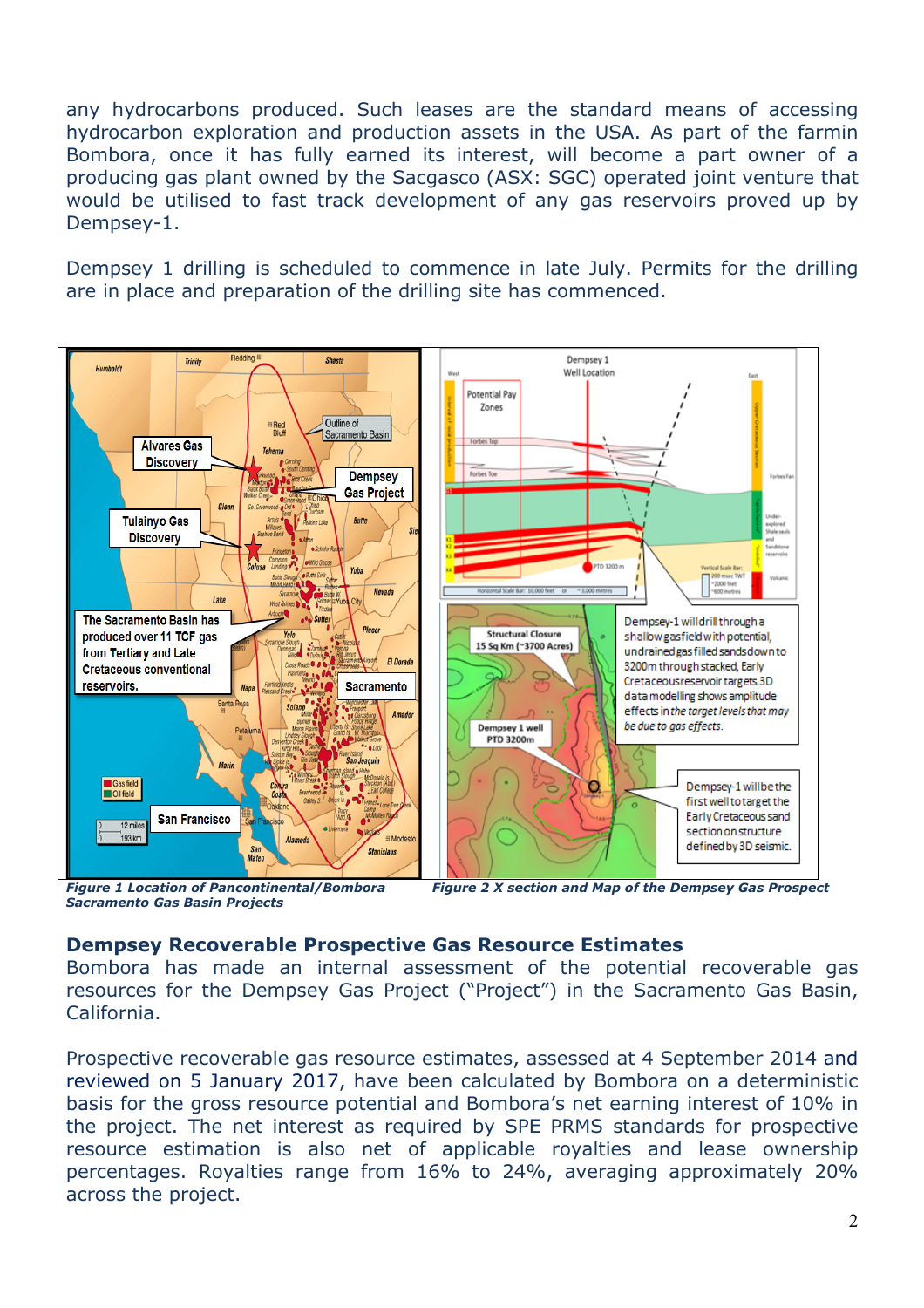The prospective resource estimates are further based on the unrisked, cumulative gas fill of each potential stacked reservoir within closure. Seven target reservoirs are mapped beginning with two small (1-3 Bcf gross unrisked Best Estimate recoverable Prospective Resource) seismic amplitude defined, extension of the shallow producing Late Cretaceous age Forbes Sandstone reservoir system. The reservoir targets then extend down through a series of more broadly distributed older Cretaceous sandstones to a depth of approximately 3,200m).

Individual, unrisked Best Estimate Prospective Resources for these primary targets range from 93 bcf to 282 Bcf of recoverable gas\*. Should all the stacked reservoirs be full of gas, the cumulative unrisked recoverable Prospective Resources within the prospect are estimated at:

| <b>Recoverable Prospective Resource</b>  |               |
|------------------------------------------|---------------|
| (Gross Best Estimate)                    | 768 Bcf*      |
| <b>Recoverable Prospective Resource</b>  |               |
| <b>Pancontinental/Bombora</b>            | <b>77 Bcf</b> |
| (Net Best Estimate @10% earned interest) |               |

*\* These estimates include the net effect of applicable royalties.* 

### *\*Cautionary Statement:*

*The estimated quantities of petroleum that may potentially be recovered by the application of a future development project(s) relate to undiscovered accumulations. These estimates have both an associated risk of discovery and a risk of development. Further exploration appraisal and evaluation is required to determine the existence of a significant quantity of petroleum.* 

### **Background Information to Resource Estimations**

The Dempsey Prospect is located in the central, Northern Sacramento Gas Basin in an area of producing gas fields connected to the California gas network (Figure 1).

Dempsey is the first of several projects planned to appraise existing gas discoveries that Pancontinental is acquiring through the acquisition of Bombora.

An existing gas plant owned by the Dempsey Joint Venture, through which Sacgasco (the Dempsey project operator) is producing and selling gas, could be used to fast-track the development of any gas reserves proved by Dempsey-1.

California consumes on average 7 Bcf of gas per day, peaking up to 11 Bcf per day, and it imports some 90% of these requirements. Gas prices routinely trade at a premium to the Henry Hub domestic benchmark. The current gas price for Dempsey area gas is around US\$ 3.20 per Mcf (circa A\$4.20/Mcf).

The unit cost of drilling and development in the Sacramento Gas Basin is very low by international standards, providing a healthy environment for commercialising new gas resources.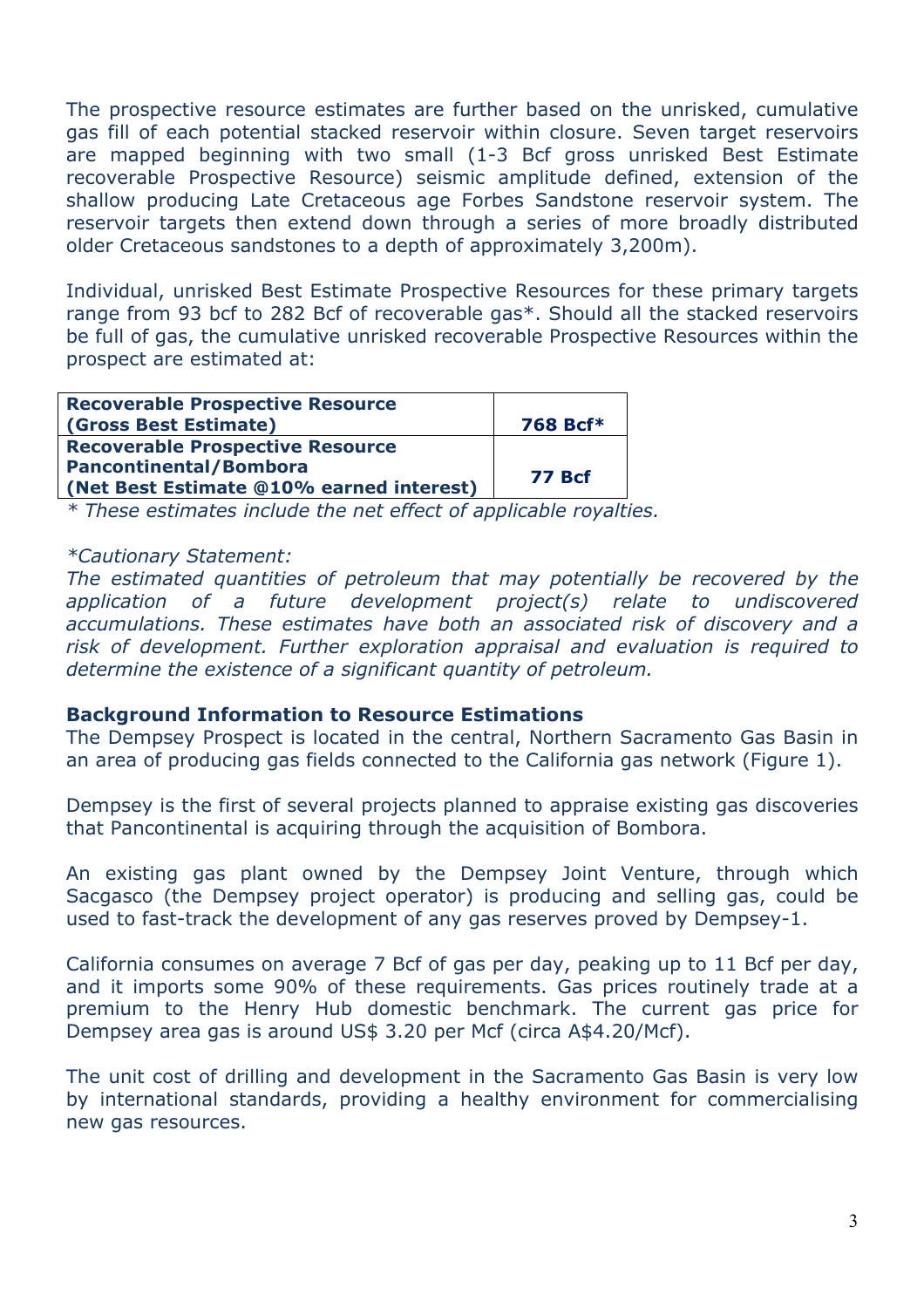There have been over 11 Tcf of gas produced from shallow reservoirs in the Sacramento Gas Basin and production is extensively connected into California's vast domestic gas market.

Bombora interprets that the gas charge into the producing shallow reservoirs has been concentrated via migration into the underlying Dempsey structure. It is this large poorly explored underlying structure that Dempsey- 1 will test.

The Dempsey structure is part of a regional high trend that Bombora interprets to be located in a favourable "first out of the Basin" position for hydrocarbon charge from mature source rocks in a kitchen area to the west.

The Dempsey structure is mapped on good quality 3D seismic data, regional 2D seismic and tied to well control.

Seismic interpretation shows a robust, 3-way dip, fault bounded closure up to 15km² (3,700 acres) in area, with conventional sandstone reservoir targets mapped at seven stacked levels. A number of the reservoir targets show amplitude anomalies that may represent the presence of gas. Individual closures vary from 80 acres to 3,700 acres.

Estimates of reservoir quality and thickness are based on in-field well control at the two shallower, potential gas field extension levels. Regional data from 16 wells have been used in estimating the prospective resource in the older, Early Cretaceous age reservoirs.

The principal technical risk for the larger, deeper reservoir targets is considered by Bombora to be reservoir quality.

Bombora believes that the chance of encountering gas at the shallow levels is very high with some risk that the reservoirs are not separated from existing producers and have been depleted. At the deeper target levels Bombora assesses the chance of discovering gas at up to 40%, which is high by industry standards for exploration targets.

Due to the strong local gas market and ready access to producing infrastructure, if gas resources in the range estimated are discovered then a commercial development at Dempsey is virtually certain.

### **Working Interests**

Pancontinental proposes to acquire Bombora and its subsidiaries in an all-scrip transaction, and is proceeding to seek Pancontinental shareholder approval to a number of resolutions relevant to the transaction at a General Meeting on 10 July 2017. A Notice of Meeting providing details of the transaction was sent to shareholders on 13 June, 2017.

Bombora has the right to acquire a 10% interest in the Project through a farmin agreement with Sacgasco Limited (ASX: SGC). Under the farmin Bombora has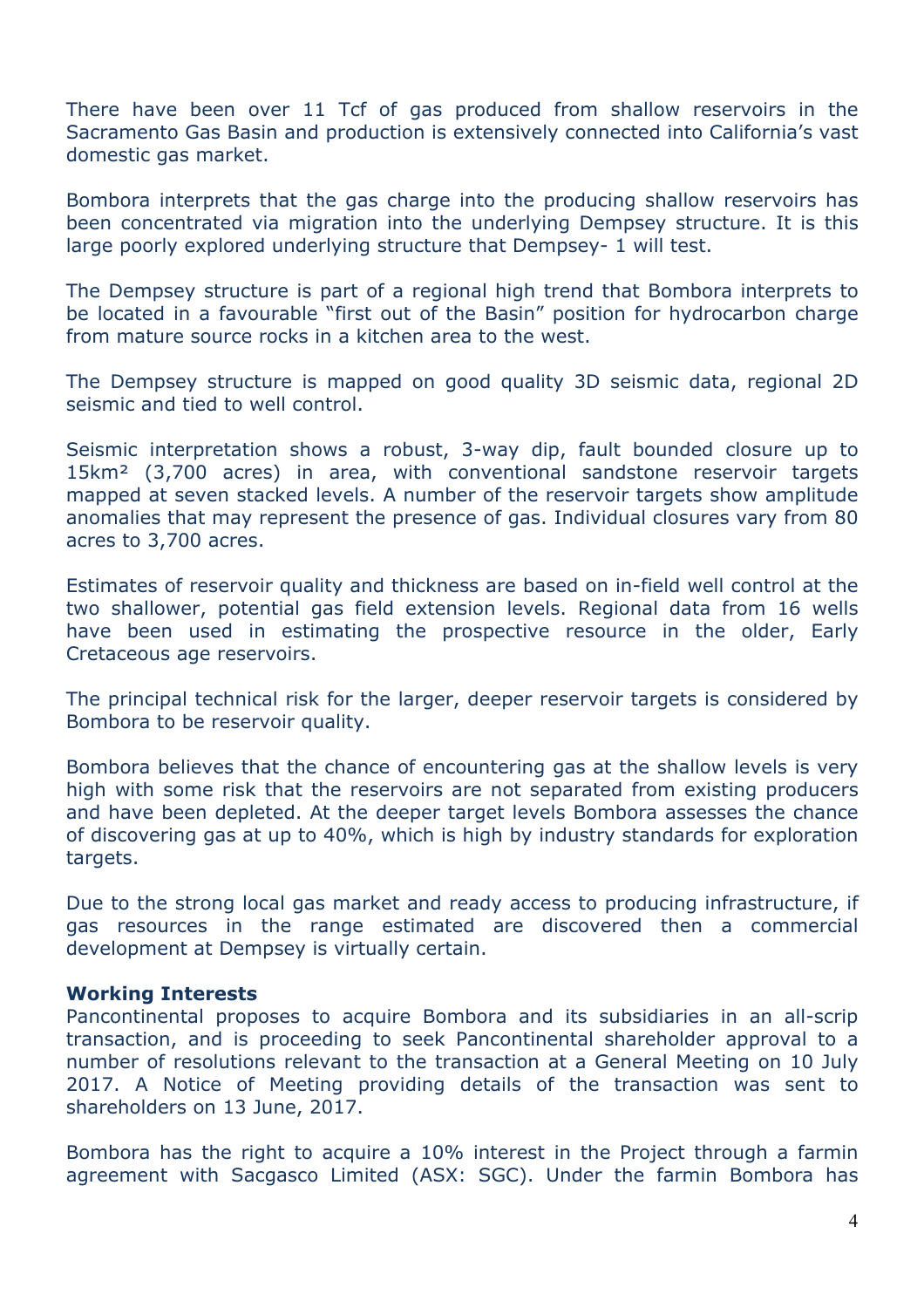already advanced A\$450,000 toward the cost of the well and is required to provide another A\$550,000 by 17 July, 2017 to fully earn its interest.

Bombora will also participate in a large Area of Mutual Interest (AMI) covering the mid–basin high trend on which the Dempsey structure is located. Bombora has already contributed a further approximately A\$200,000 toward land leasing costs within the AMI area. A range of follow-up gas prone prospects with similar potential to Dempsey have already been identified and leasing of these follow-up plays is advanced.

Subject to completion of announced farmins by Bombora and AIM listed Empyrean Energy equities in the Dempsey project will be:

| Sacgasco Limited (ASX: SGC)          | 50% (operator) |
|--------------------------------------|----------------|
| Pancontinental /Bombora (ASX: PCL)   | 10%            |
| Empyrean (AIM: EME)                  | 30%            |
| Xstate Resources Limited (ASCX: XST) | 10%            |

Barry Rushworth, CEO of Pancontinental said:

*"Dempsey-1 is an exciting drilling opportunity for Pancontinental, with significant potential for near term gas reserves and commercial production.* 

*Via Bombora, Pancontinental has the opportunity to acquire a portfolio of projects in the Sacramento Gas Basin that could all be upwardly revalued by success in Dempsey-1.* 

*Our Bombora strategy is consistent with our historic strategy of acquiring overlooked prospectivity and the potential for adding significant value with the drill bit.* 

In all of the projects we are acquiring in the Sacramento Gas Basin, including *Dempsey, we will be appraising earlier gas discoveries, and this adds significantly to the chance of success.* 

*Our startup plans are to deliver at least two high impact wells on large gas prospects in California in 2017, starting with Dempsey-1".* 

### *QRRE Person (Qualified Petroleum Resources Evaluator)*

The information in this release relating to the Dempsey Gas Project has been compiled by Mr John Begg, Managing Director of Bombora Natural Energy Pty Ltd. Mr Begg has the relevant degree in geology and has been practicing petroleum geology for more than 30 years. Mr Begg has consented in writing to the inclusion of the information stated in the form and context in which it appears.

Mr Begg is not aware of any new information or data that would materially affect the information relating to the Dempsey Gas Project that is included in this